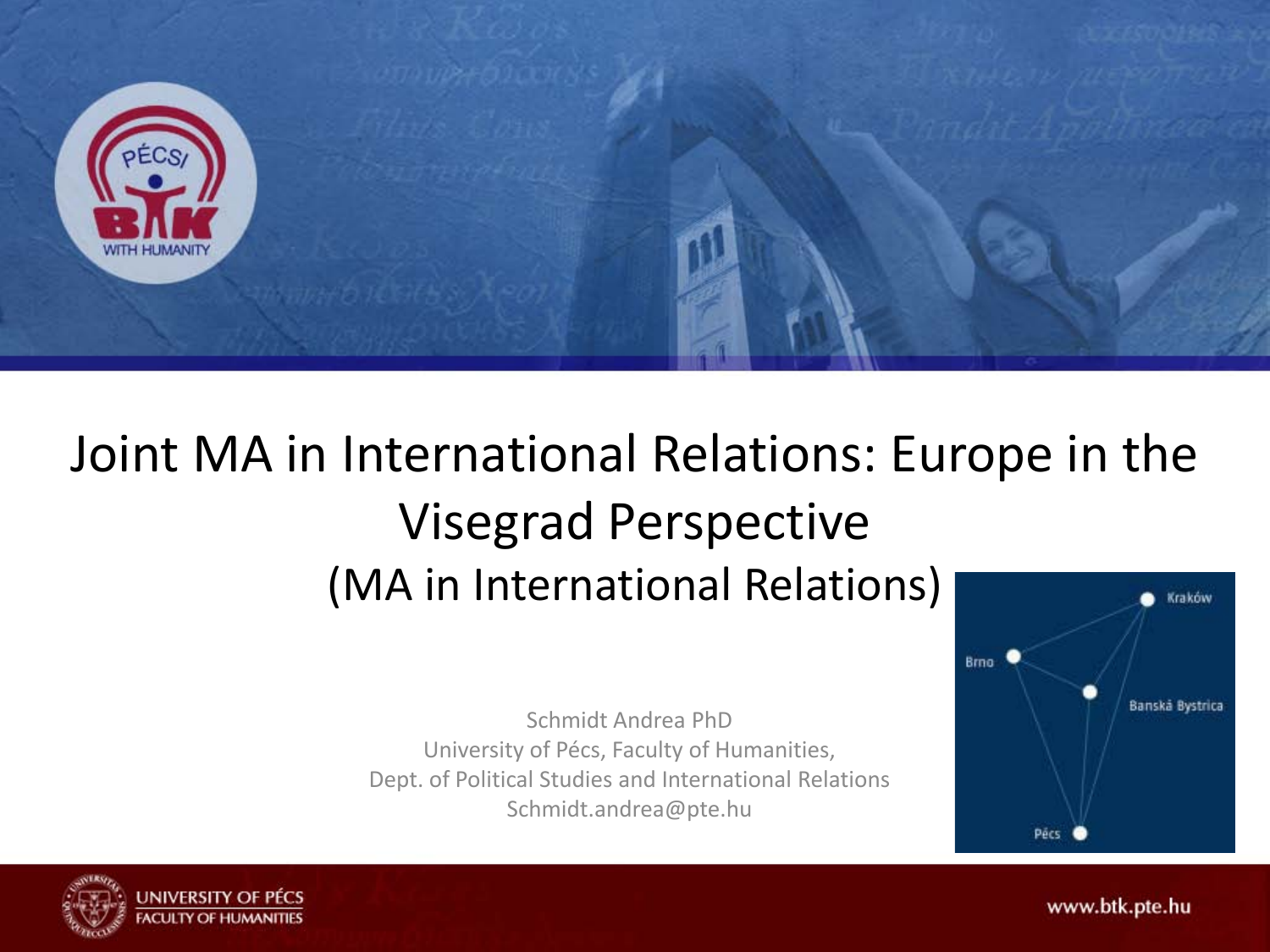



## The programme

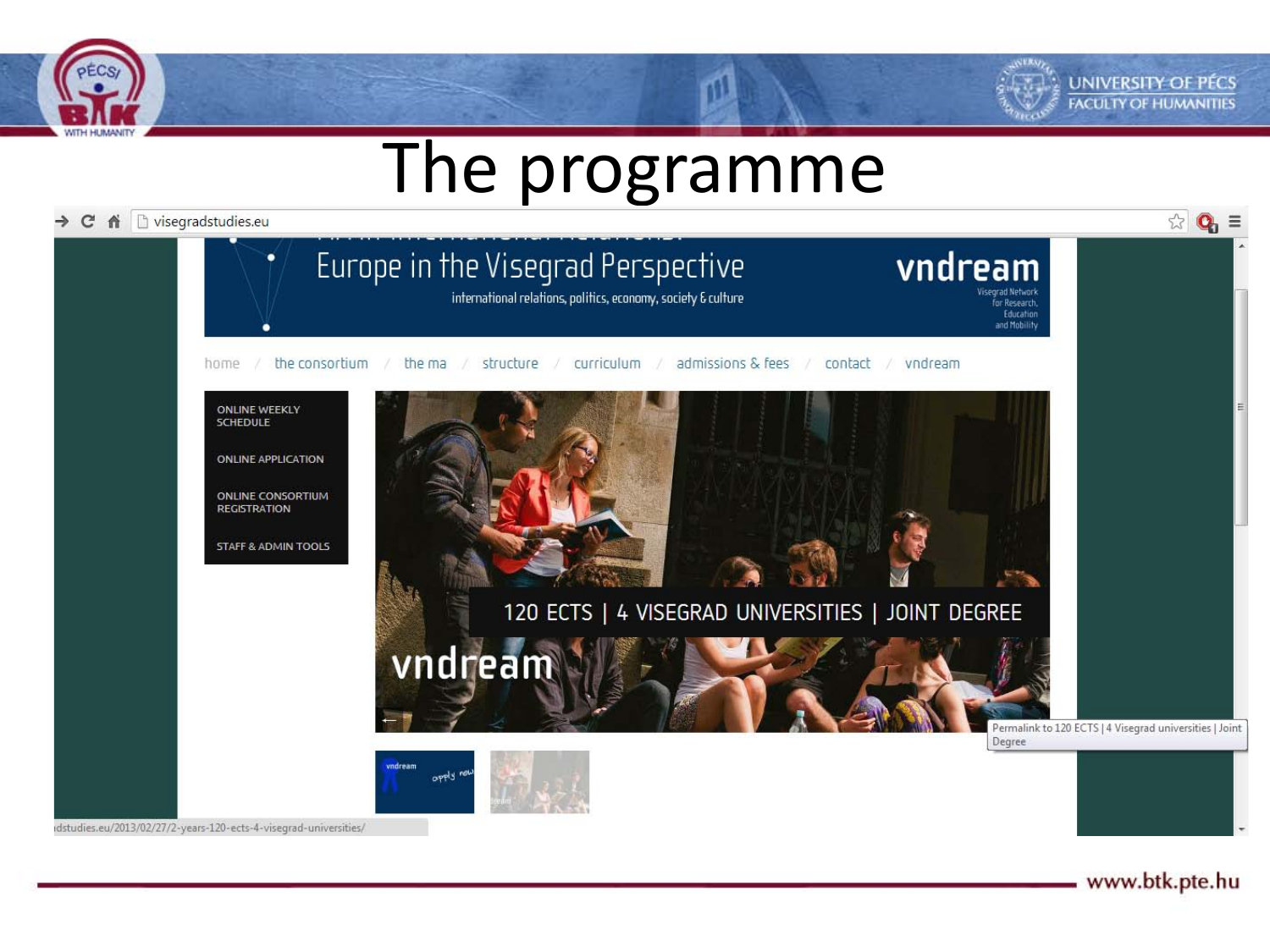



- <sup>J</sup>**oint Master's degree** programme in international relations within the framework of the **VNDREAM network**.
- Offers a unique opportunity to study international relations, European politics, economy, society & culture from the perspective of the Visegrad region.
- 4 semesters in 4 different Visegrad member state universities
- Experienced faculties of the leading universities from the Visegrad region as well as visiting professors and guest lecturers from renowned international academic and diplomatic institutions provide insightful and inspiring instruction about major developments in contemporary international law, economics, politics and culture in light of the European integration processes seen from the standpoint of the Visegrad region.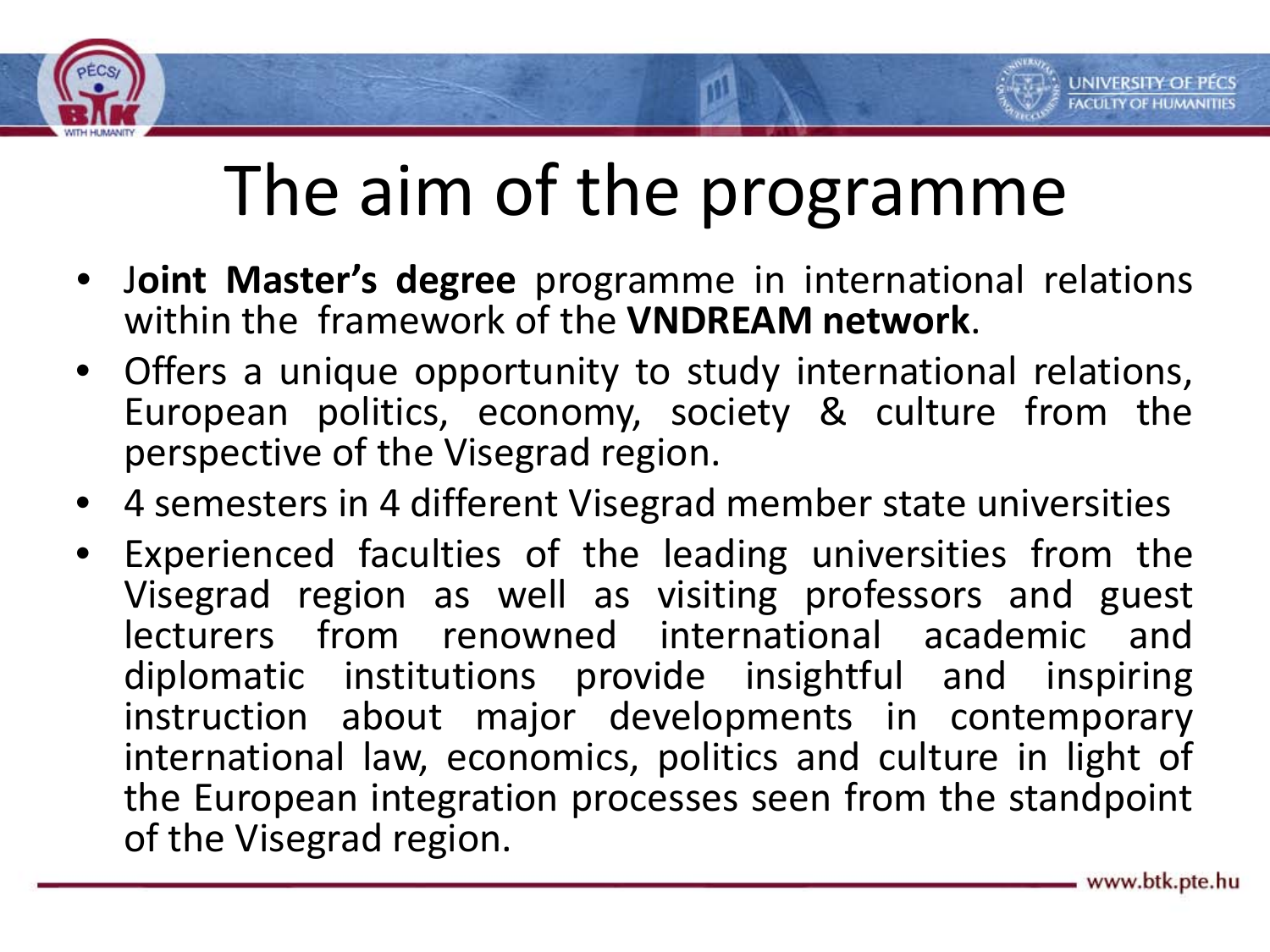

H · UNIVER

STUDIORUM

# The partner universities

CONSORTIUM NETWORK

- 1. Jagiellonian University, Poland
- 2. Masaryk University, Czech Republic
- 3. University of Pécs, Hungary
- 4. Matej Bel University, Slovakia

Consortium was established: 2012. Cracow

Our aim: to invite universities that are not from the capital city.

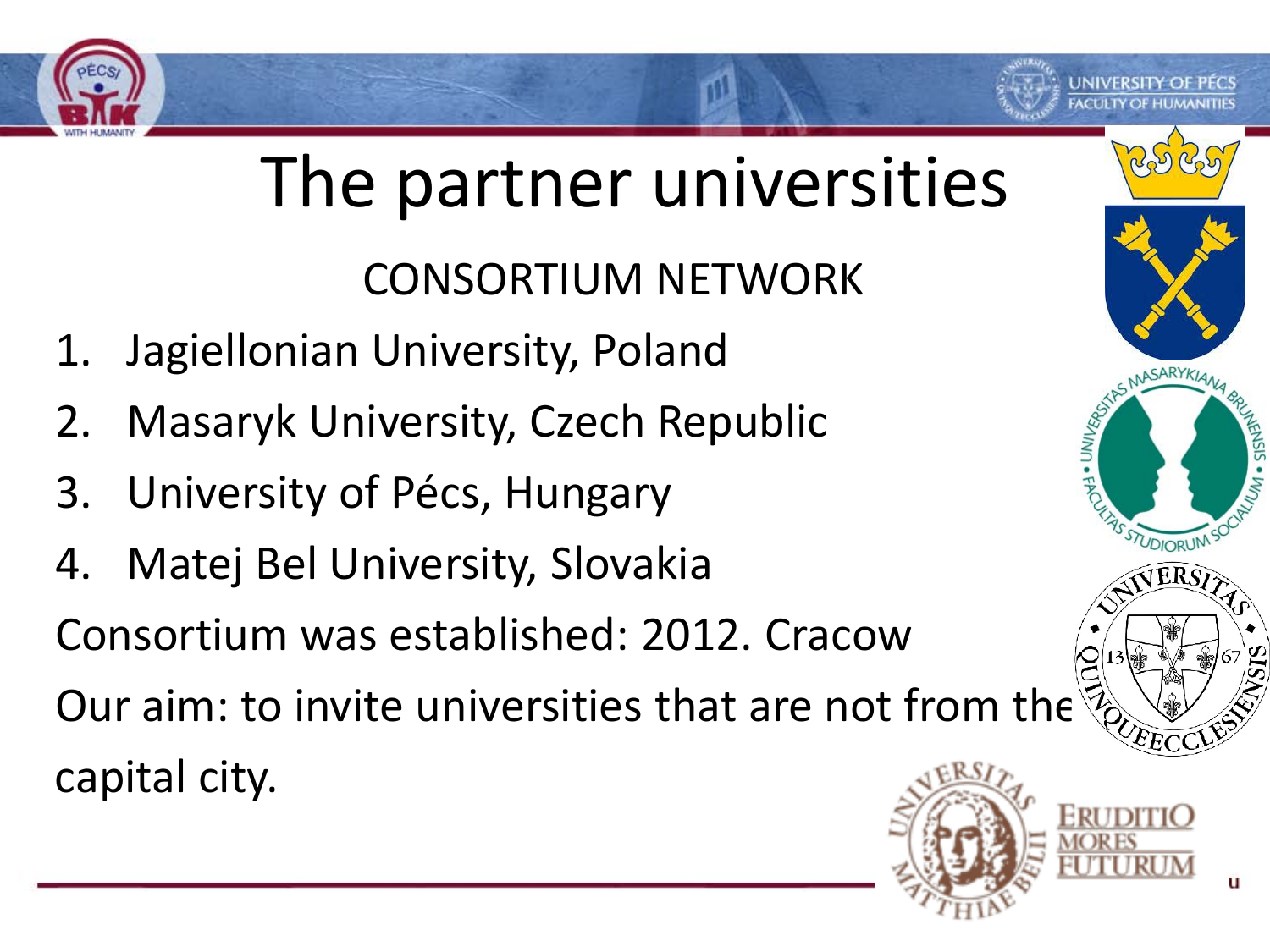



- 06. 2012. Poland, inaugural session of the VNDREAM consortium
- 07. 2012. Deans from member universities signed the Cooperation Agreement
- 10. 2012. Rectors from member universities signed Cooperation Agreement
- 03. 2013. Application submitted, 07. 2013. final decision





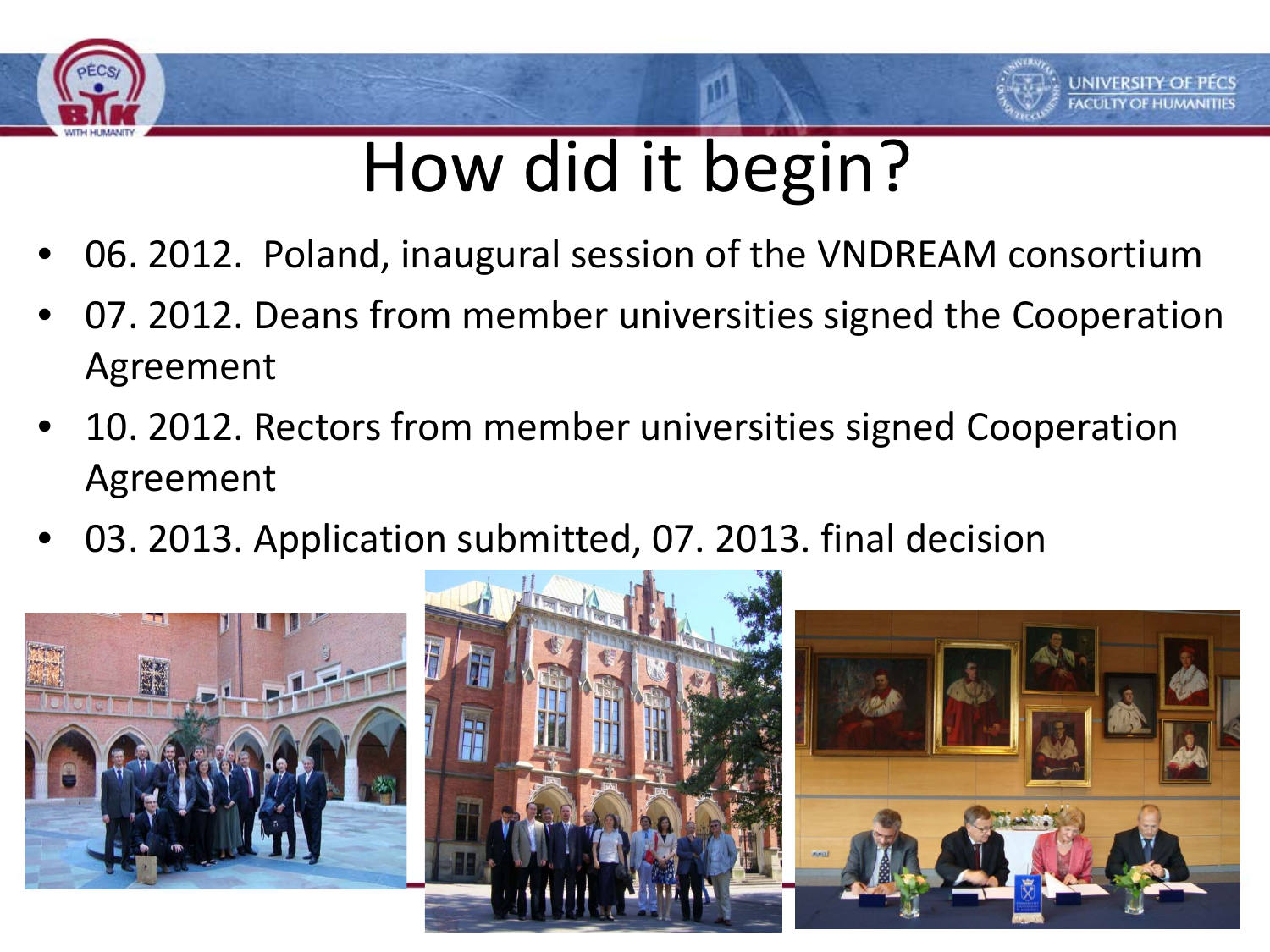

## Problems we had to face

- 1. What does Joint Programme mean? Why is it important to create a joint programme? Why is it beneficial for the participants?
- 2. The partner universities are not from the capital cities of the V4 member states! However it was the aim to let these universities to create a network. (Previously: bilateral agreement between University of Pécs, Masaryk Univ. and Jagiellonian University)
- 3. Each member university needed an accredited programme on IR at MA level. It was highly recommended to have it in foreign (English) language.
- 4. From the Hungarian point of view: it was essential to get acquinted with the methods of common international programmes (Legal basis was poor! Not just in Hungary…)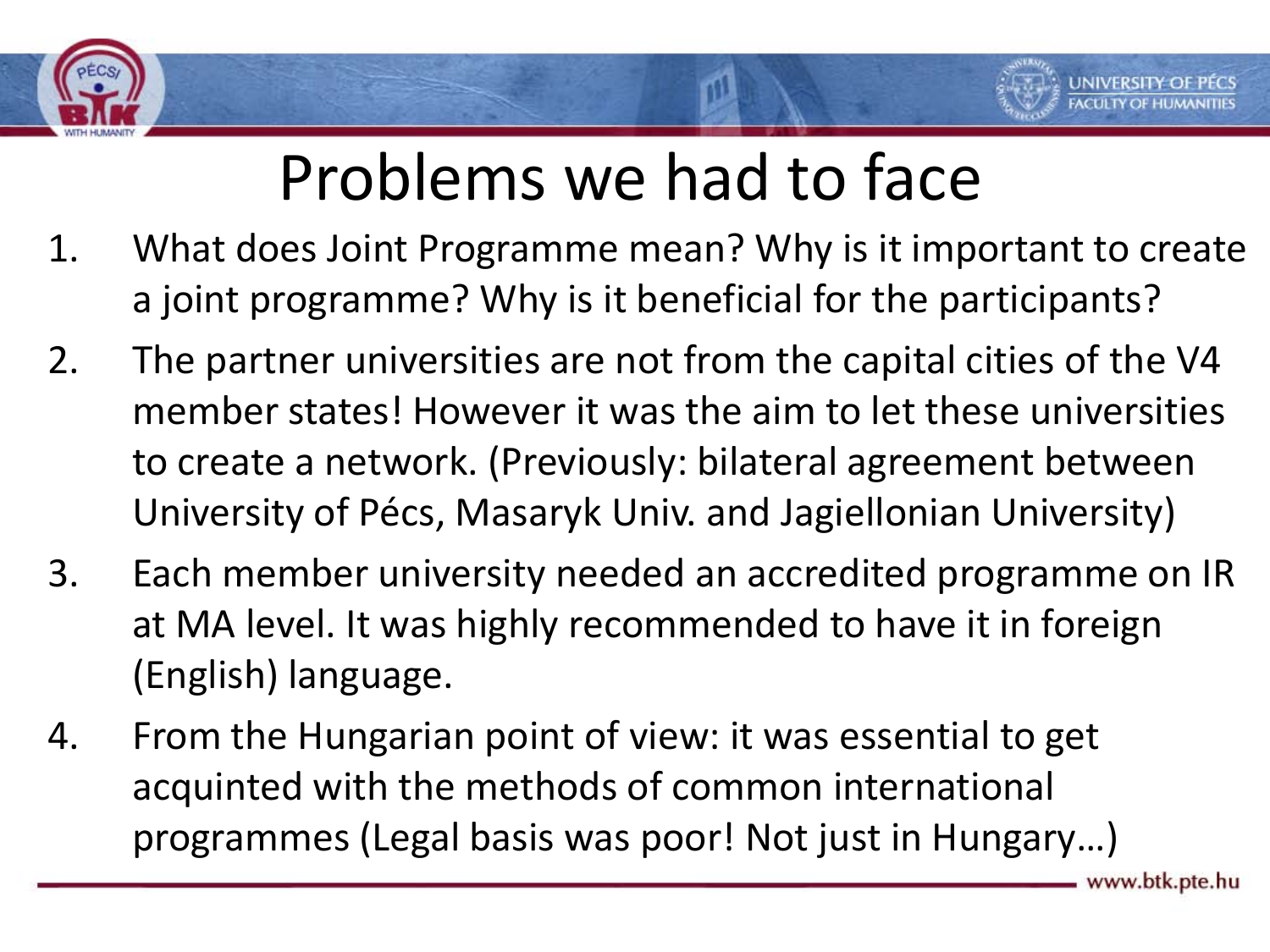### Problems we had to face

- 5. Accreditation was needed in Poland and Czech Republic
- 6. To harmonize the evaluation criteria (4 member universities, 4 different methods)
- 7. To harmonize the time schedule (4 member universities, 4 different types of time schedule)  $\rightarrow$  that resulted a strict sequence of the universities, in Hungary the academic year begins in early September, in Poland in October!
- 8. To harmonize the list of courses  $\rightarrow$  what to teach, what to focus on, how to count ECTS
- 9. From the Hungarian point of view: we were in delay with international programmes however it became a significant part of the strategy of the Faculty of Humanitieswww.btk.pte.hu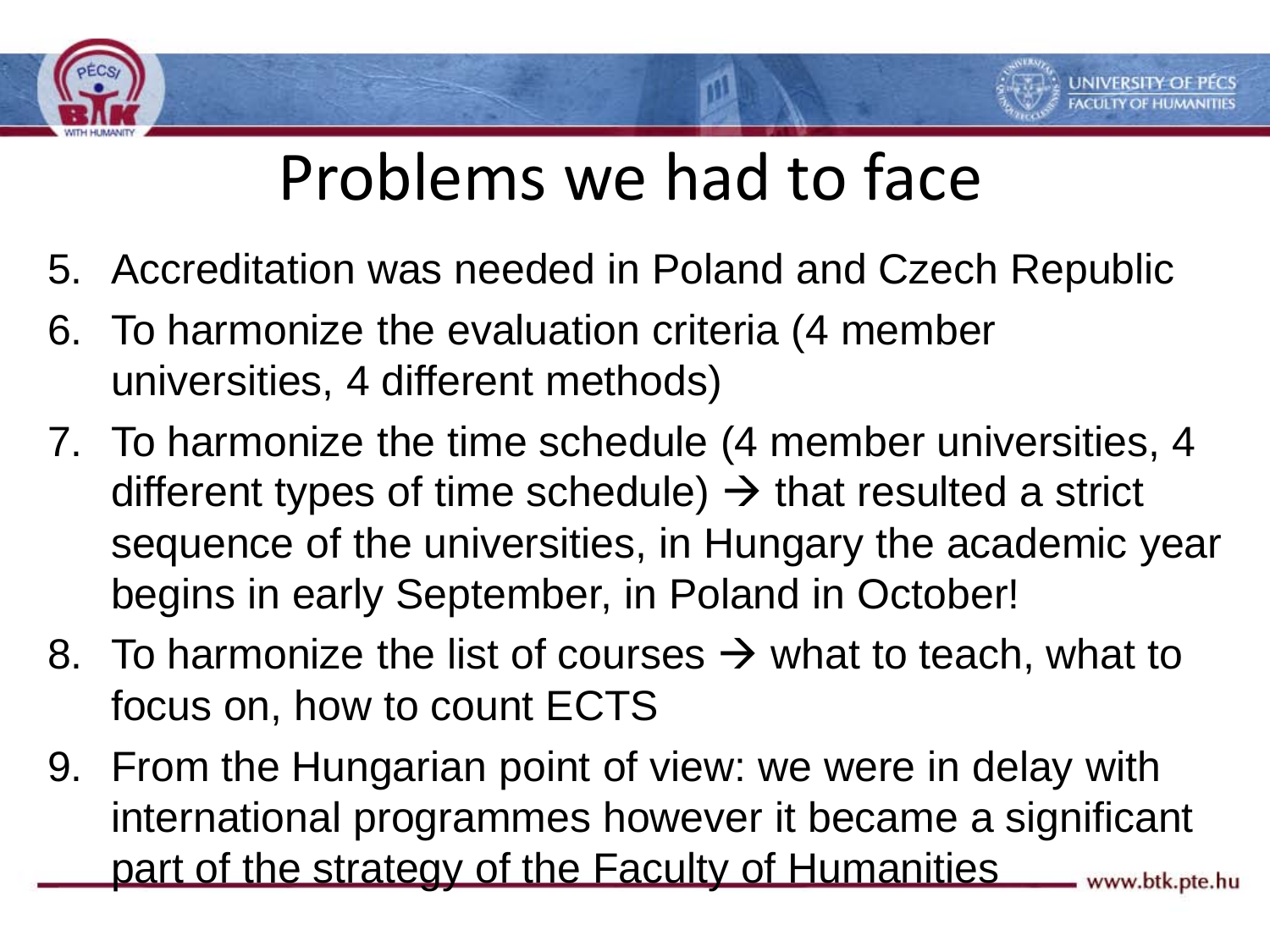

## Our first experience

- 1. With the sequence of meeting we got acquainted with each others' programmes.
- 2. We learned to work together in order to get the positive synergy.
- 3. We had meetings in Brno, Pécs where we focused on different issues
- 4. The question of advertising  $\rightarrow$  extremely important, to put together our efforts. Are we rivals or partners?
- 5. October, 2013. programme started!
- 6. October, 2014 2nd enrollment

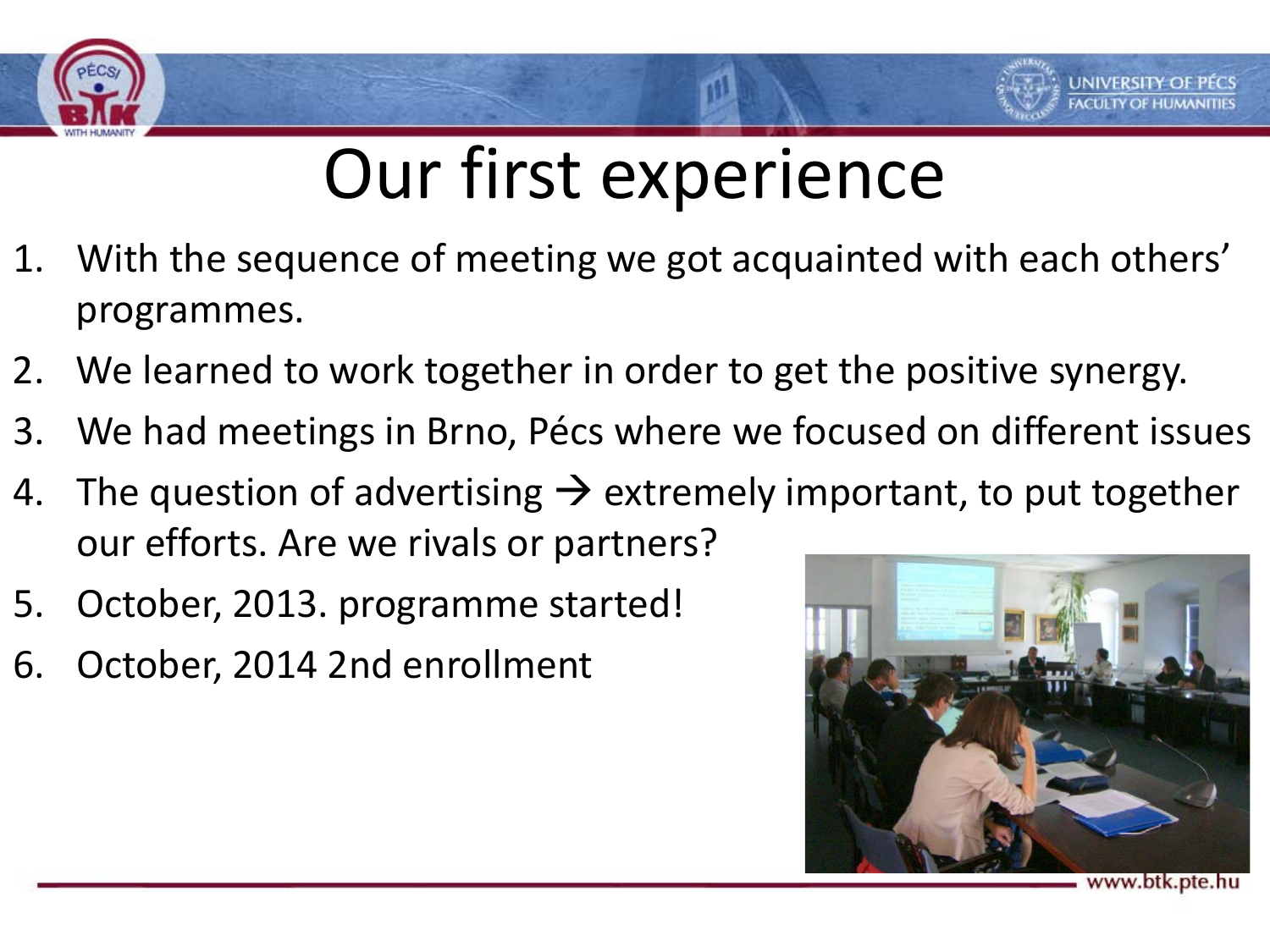



- First round: 6 students (3 from Poland, 2 from EP  $\rightarrow$ they are eligible for scholarship, 1 from Russia- non eligible)
- University of Pécs: we have 6 courses offered for them, they are supposed to gather 30 ECTS/ each partner university.
- 2015. July: Banska Bystrica, final exam and recieving the joint degree.
- Second round: 9 students from Poland and Slovakia, too.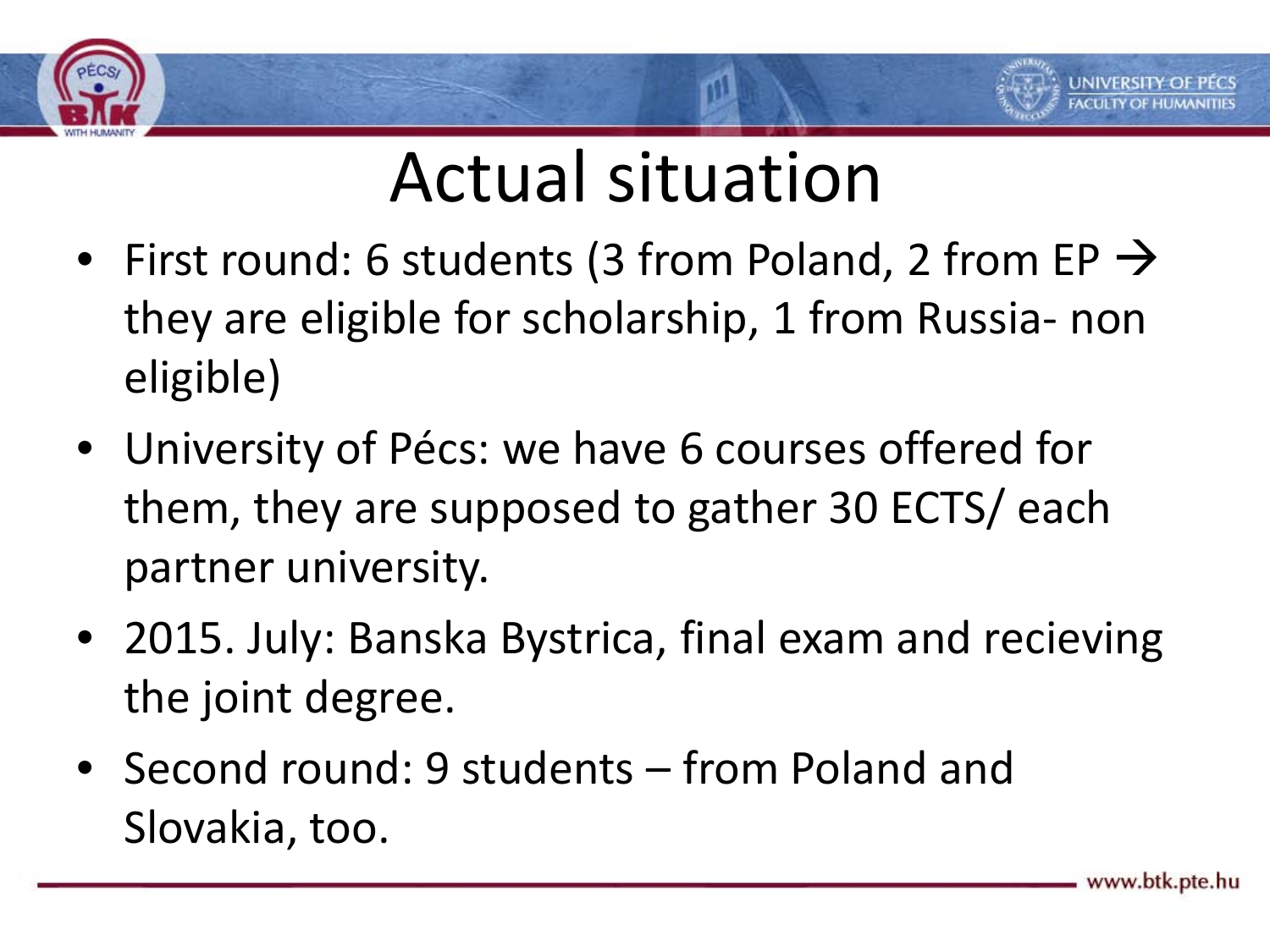



- 2016 end of financial support from IVF
- Until 2016 there is no opportunity to change the structure; looking for other sources of financing
- 2016 year of "surviving"